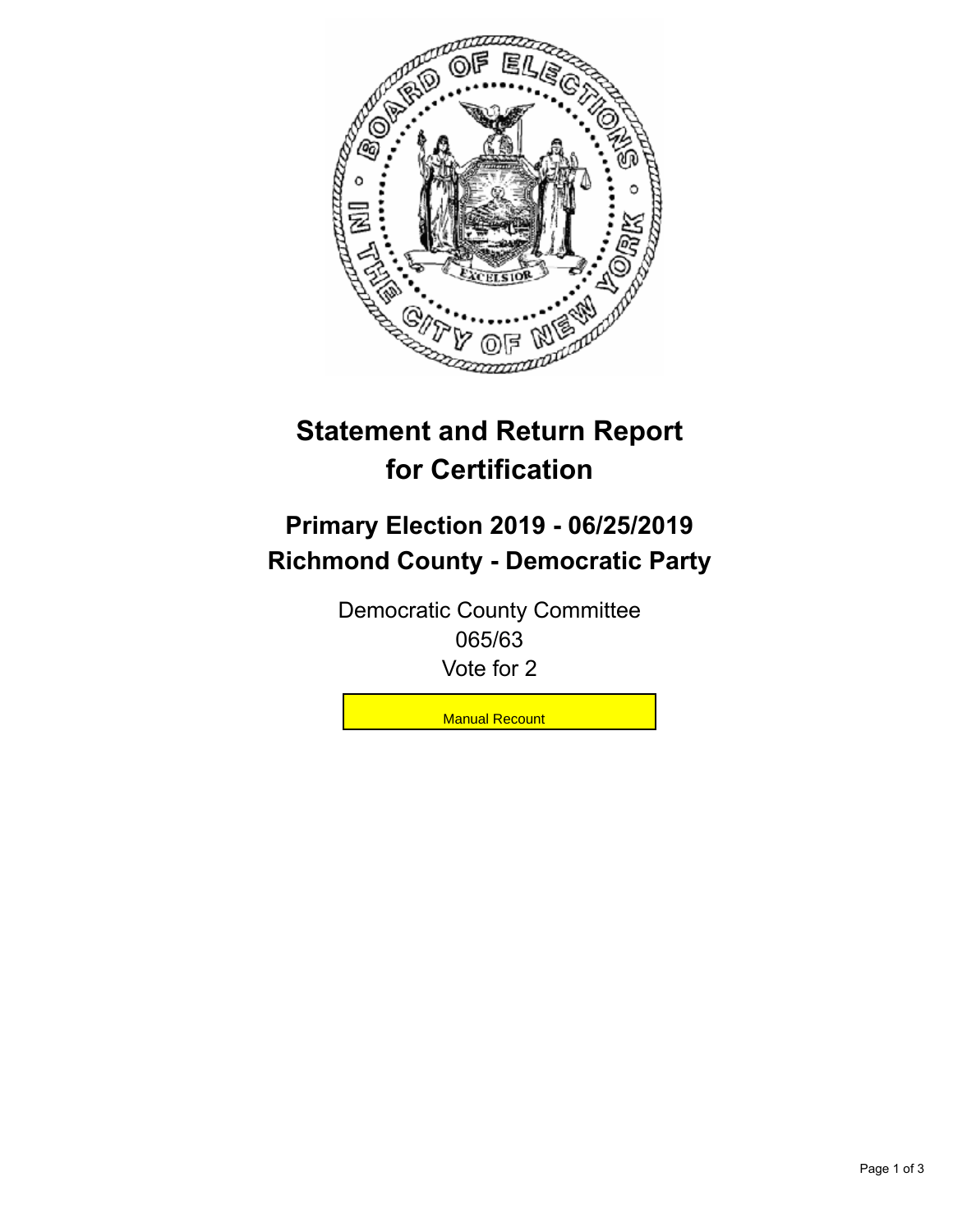

## **Assembly District 63**

| <b>PUBLIC COUNTER</b>                                    | 16       |
|----------------------------------------------------------|----------|
| <b>MANUALLY COUNTED EMERGENCY</b>                        | 0        |
| ABSENTEE / MILITARY                                      | 3        |
| AFFIDAVIT                                                | $\Omega$ |
| <b>Total Ballots</b>                                     | 19       |
| Less - Inapplicable Federal/Special Presidential Ballots | $\Omega$ |
| <b>Total Applicable Ballots</b>                          | 19       |
| KAREN M. DRUDA                                           | 2        |
| ANITA ZEKAJ                                              | 8        |
| MICHAEL DEVITO                                           | 8        |
| NATALIE DEVITO                                           | 6        |
| <b>Total Votes</b>                                       | 24       |
| Unrecorded                                               | 14       |